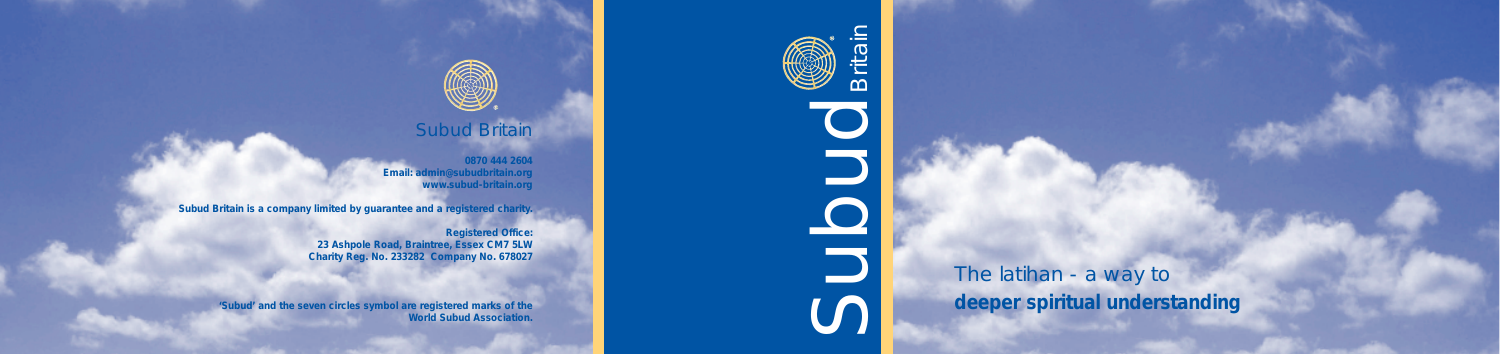"Every person will find for himself or herself the right way towards God, and what might be the right way for one may be completely wrong for another. Therefore, you must discover your own self, and develop your inner self, if you want to find the way to God. You must not follow or imitate anyone else."

Bapak Muhammad Subuh Sumohadiwidjojo (the founder of Subud)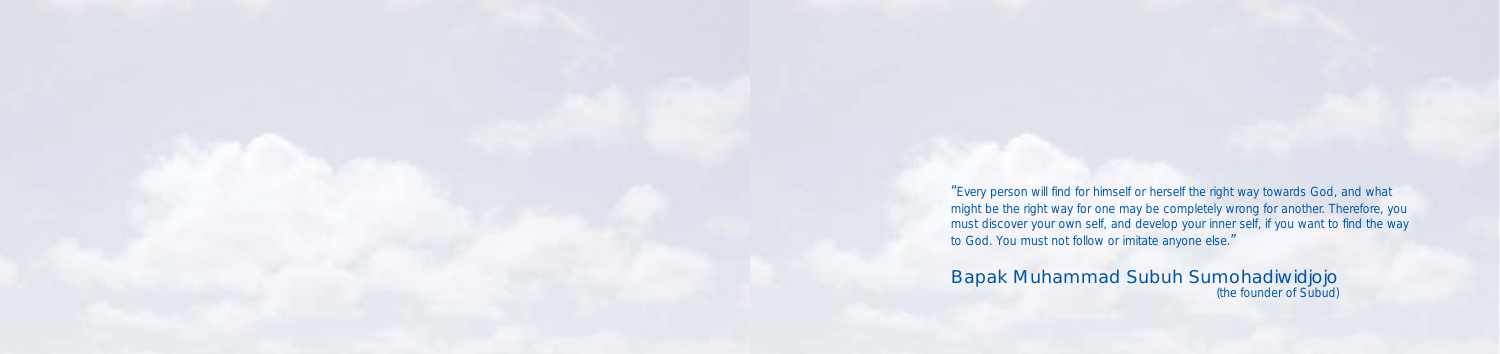#### Latihan – exercise for the soul

The latihan, an Indonesian word meaning exercise, is a way for people to receive the deep spiritual experiences similar to those referred to by prophets of the great religions.

It is a simple practice that over time brings emotional and physical well-being, clarity of purpose and deep understanding, yet there is no doctrine or study involved.

Anyone can receive the latihan. Thousands of people from all cultures and backgrounds practise the latihan today. In the world's troubled climate, the process provides a significant opportunity for people from all religions, and also those who do not conform to an established religion, to follow a spiritual path together and in harmony.



- 
- 
- 

### Find out more



If you are interested in joining Subud you will need to contact your local group. Details can be found by visiting www.subud-britain.org/groups, by phoning the National Office on 0870 444 2604 or by emailing admin@subudbritain.org.

If you would like to read more about Subud you can order a book from Subud Publications International by emailing spi@subudbooks.co.uk, or from Amazon at www.amazon.co.uk. Books about Subud may also be available to borrow from some Subud groups and public libraries.

More information about Subud, including accounts of members' experiences, can also be found on the Subud Britain website at www.subud-britain.org/about.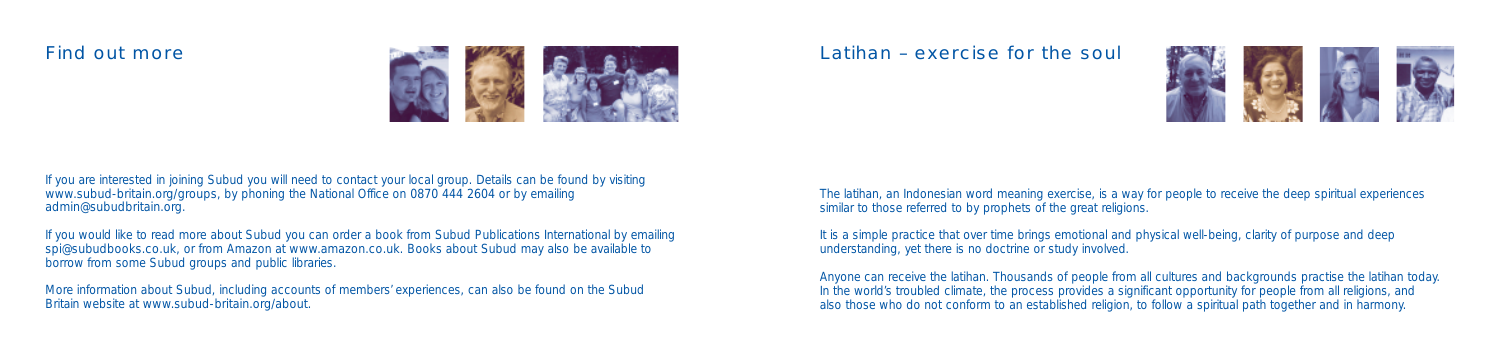#### Anyone can receive the latihan

Anyone aged 17 or over can join Subud and practise the latihan. To help people make an informed and conscious decision about joining, they are generally asked to wait about three months before their first latihan. This allows time to talk about Subud and the latihan, hear stories and ask questions. Many people find that this three-month period allows for a subtle inner process to take place that prepares them for their first latihan. It also provides an opportunity to decide if this is the right path for them.

The founder of the Subud association and the first person to receive the latihan was an Indonesian named Bapak Muhammad Subuh Sumohadiwidjojo (1901 – 1987). He unexpectedly received the latihan for the first time when he was 24 years old. The experience continued regularly and developed in him over a number of years, during which time he was given many great spiritual insights. Bapak eventually became aware that he was to pass on the latihan to others. In time they also were able to pass on the experience and the latihan spread throughout Indonesia by word of mouth

> There is no fee for joining. Members are, however, asked to contribute towards overheads such as maintaining the local premises and supporting the wider organisation. The amount is left to the individual.



## How it began



In 1957 Bapak was invited to visit England and this is when the development of Subud as an international organisation really began. But as Bapak himself put it: "[the latihan] is not foreign. It did not originate in the East and it did not come to the West ... it comes from the Spirit of God, which is nowhere a stranger."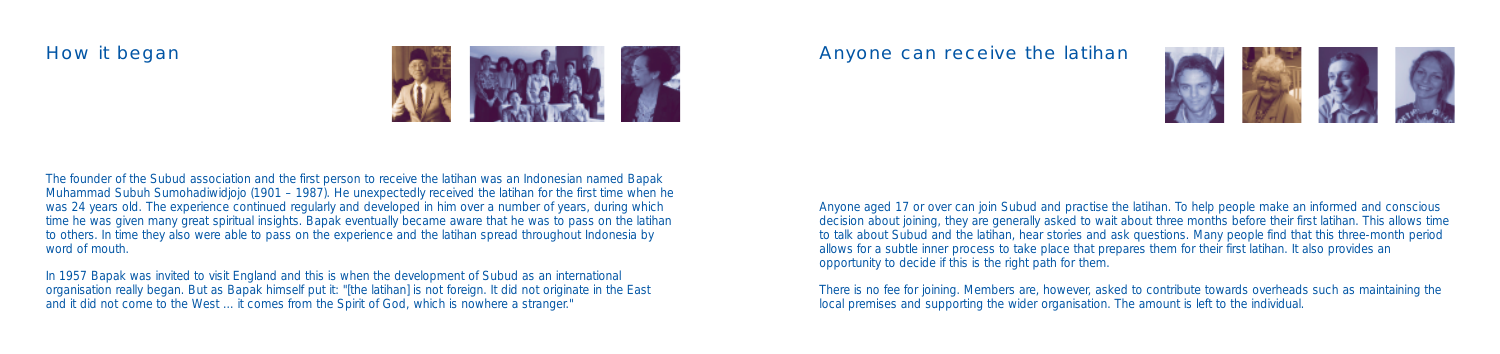## Experiencing the latihan

The latihan is an experience that starts as an inner impulse, moving the person from within. This impulse may lead them to walk, dance, cry, laugh, sing, pray or just be still. It is not a trance-like state but is a very real experience received with full awareness.

No two latihans are exactly the same and the experience is different for each person. People receive what is appropriate for them at the time: some may have profound experiences in their first latihan; others may experience a more subtle process that deepens over time.

The more people practise the latihan the more they come to understand that this process is actually a form of worship.



### The Subud organisation



Subud, the organisation that supports the latihan, exists in more than 70 countries in the world, with over 10,000 active members. There are about 50 groups in Britain.

Local, regional, national and international events and gatherings are held throughout the year, to meet the needs of the Subud membership. Many of these events are suitable for children as well as adults, and a strong youth network is in place to facilitate this.

Cultural, enterprise and health'wings'of the organisation also exist to help people express their talents in the world.